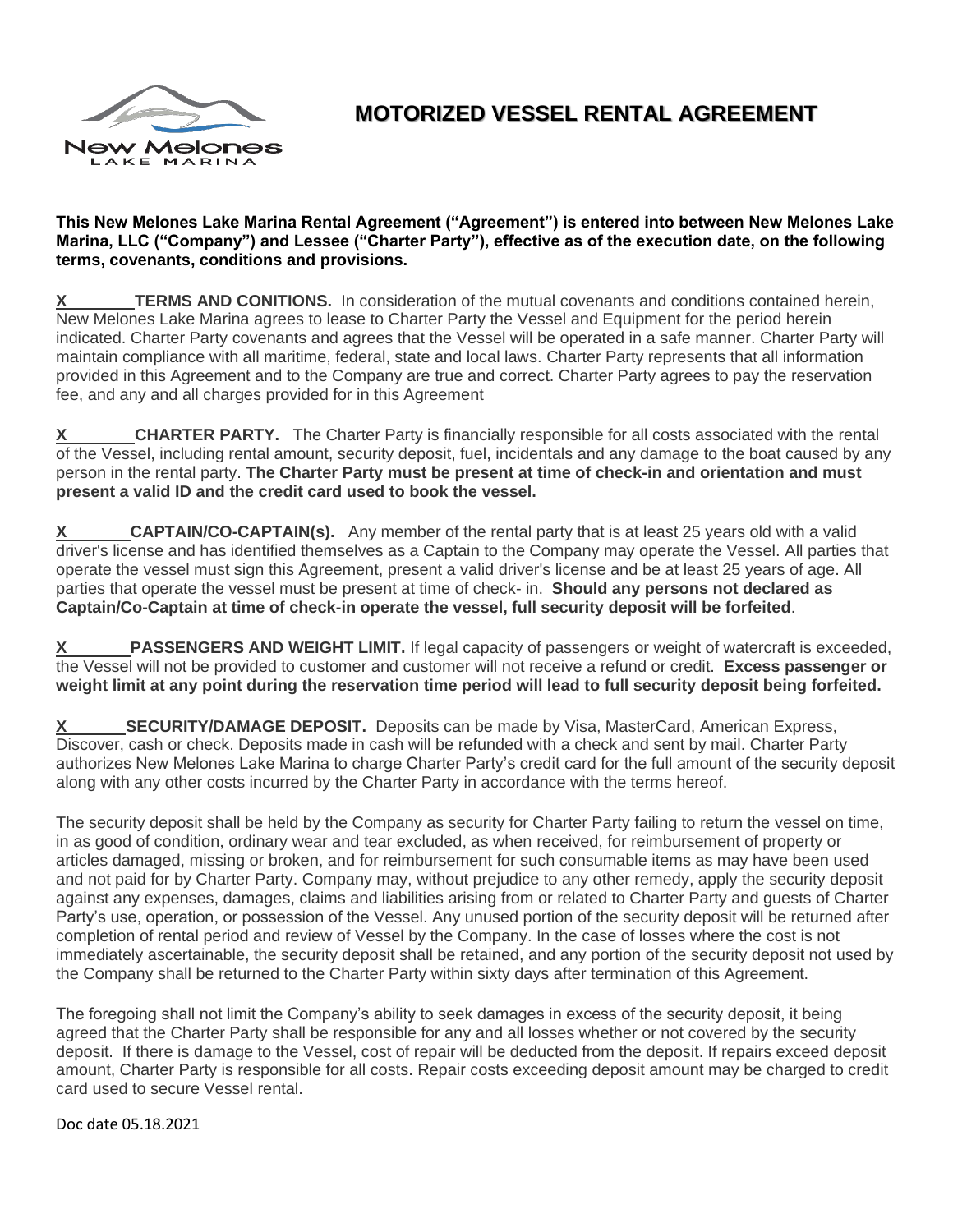Upon return, the Vessel shall be free of garbage and debris, clean, and in the same condition as when delivered. All trash will be in provided garbage cans. Ice chests will be empty. **Security deposit will be forfeited if these conditions are not met.** 

**X** THE CHARTER PARTY IS FULLY RESPONSIBLE FOR THE PROPELLER. Charter Party is responsible for verifying that the propeller is in good condition prior to the Vessel leaving the dock and verifying that the propeller did not experience any damage when the Vessel is returned.

**X CREDIT CARD ON FILE.** Charter Party agrees to provide a valid credit card to be kept on file. This card will be charged if losses or additional charges exceed the security deposit provided, for additional rental time, excess cleaning fee, the purchase of additional equipment, late fees and/or other incidentals. Charter Party hereby irrevocably authorized New Melones Lake Marina to charge this credit card on file for all the foregoing charges.

**CANCELLATION POLICY.** Charter Party acknowledges that the Company's ability to provide the Vessel and Equipment is contingent upon and subject to the return of the Vessel and the Equipment by the previous renter, as well as other cause beyond the Company's control.

Charter Party understands that when the Vessel is reserved, the Vessel is no longer available for other customers and therefore New Melones Lake Marina cannot commit the Vessel to another customer during the reserved dates/times. Consequently, in the event the reservation is canceled, changed, or shortened, the following will be incurred:

### • **Cancellations made more than 14 days prior to reservation will incur a processing fee:**

- $\geq$  \$25.00 processing fee will be charged for cancellation of:
	- o BBQ Patio Boats
	- o Premier Patio Boats
	- o Fishing Boats
- $\triangleright$  \$50.00 processing fee will be charged for cancellation of:
	- o All Cruisers (Super Cruiser, Deluxe Cruiser, Deluxe XL Cruiser, Party Cruiser)
	- o Ski Boats (Blue Water, Malibu)
	- o Sunsetter
	- o Wake-surf boats (Axis, Mastercraft)
	- o jet- skis (Seadoos, Waverunners)
	- o Benningtons
- **Cancellation 8-14 days prior to reservation will forfeit 50% of rental cost.**
- **Cancellation 0-7 days prior to reservation will forfeit 100% of rental cost**.

We will allow a one-time free rebooking 15 or more days prior to date of reservation. Subsequent rebooking of reservation will incur a processing fee. Above cancellation policy applies to all rebookings.

New Melones Lake Marina reserves the right to cancel reservations due to inclement weather or any other cause, which includes, but is not limited to, strong winds, heavy rain and/or storms.

**X** REPAIR & REFUND POLICY. New Melones Lake Marina is committed to making your rental as trouble free as possible. Please understand that there are many operational parts on a Vessel, several of which can fail unforeseeably. Although there are NO REFUNDS given for such failures, it is our commitment and responsibility to repair the problem in a timely and efficient manner. This can only happen if we are made aware of the problem at the time it occurs. Should you experience failure of any kind, please notify New Melones Lake Marina immediately.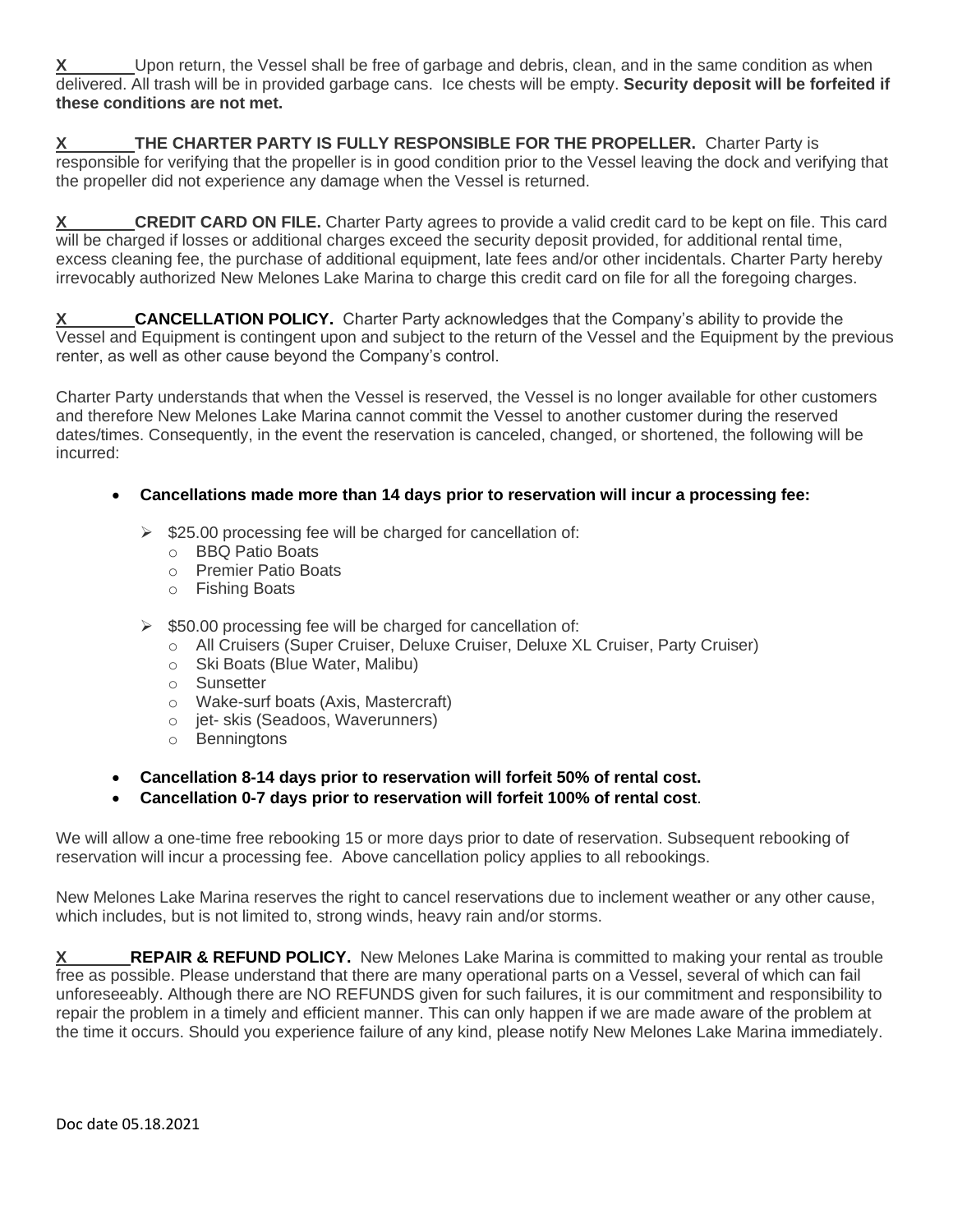- Fishing Boat
- BBQ Patio Boat
- Premier Patio Boat
- 40' Super Cruiser
- 50' Deluxe Cruiser
- 56' Deluxe XL Cruiser
- 60' Party Cruiser
- Sunsetter

Gas tank will be full at the start of rental period. Any additional fuel is the responsibility of the Charter Party. Additional fuel purchased by Charter Party must be paid for at time of fill-up. No refunds will be given for fuel purchased and not used.

#### **Gas is NOT included with the price of rental for the following Vessels (Cost of fuel is the responsibility of the Charter Party):**

- Axis Wakesurf Boat
- Malibu Wakesetter
- Mastercraft
- Bennington Sport Pontoon
- Bluewater Runabout
- Yamaha Waverunner, and Sea Doo Spark
- Houseboats

The Vessel's gas tank will be full at time of check in. Charter Party is responsible for payment of re-fueling at end of rental period. Charter Party is responsible for all fuel purchased during rental period. Unpaid fuel expenses will be charged to the credit card used to secure the rental.

**OUTSIDE FUEL (GAS, PROPANE) IS PROHIBITED.** Only gas and propane provided/purchased from New Melones Lake Marina are allowed on/in the vessel**. Any outside fuel used will result in loss of FULL DEPOSIT**.Any damage caused to the vessel due to use of fuel not purchased at New Melones Lake Marina will be the full responsibility of the Charter Party.

**X** RENTAL TIME. It is suggested to arrive at least 20 minutes prior to your rental departure time. Regardless of the departure time, the watercraft is due back at the scheduled return time (i.e., watercraft reserved for 9AM and customer arrives late so he/she departs at 11, the watercraft is still due back at designated time). **Security deposit will be forfeited for late returns.**

 New Melones Lake Marina is not responsible for lost rental time due to Equipment failure, accidents, illness or change in charter party plans. Renting the vessel "daily" entails leaving as early as 9am and returning by 5pm.

**CHECK-IN & BOARDING.** Renter may not board the Vessel or other equipment until all paperwork has been completed and Orientation has been done.

**ORIENTATION.** All Captains, Co-Captains and Charter Party must be present for the Orientation. It is the Charter Party's responsibility to ensure they understand the operation of the Vessel and equipment. The Company rents the Vessel and equipment in good operable condition, and in proper working order with full equipment, inclusive of that required by law, and in clean and in good condition throughout ready for use by Charter Party. Charter Party certifies that Charter Party will examine the Vessel and equipment before departure and by acceptance of delivery, charter party agrees to its condition and that the Vessel and equipment are in safe and operable condition and are properly outfitted.

Doc date 05.18.2021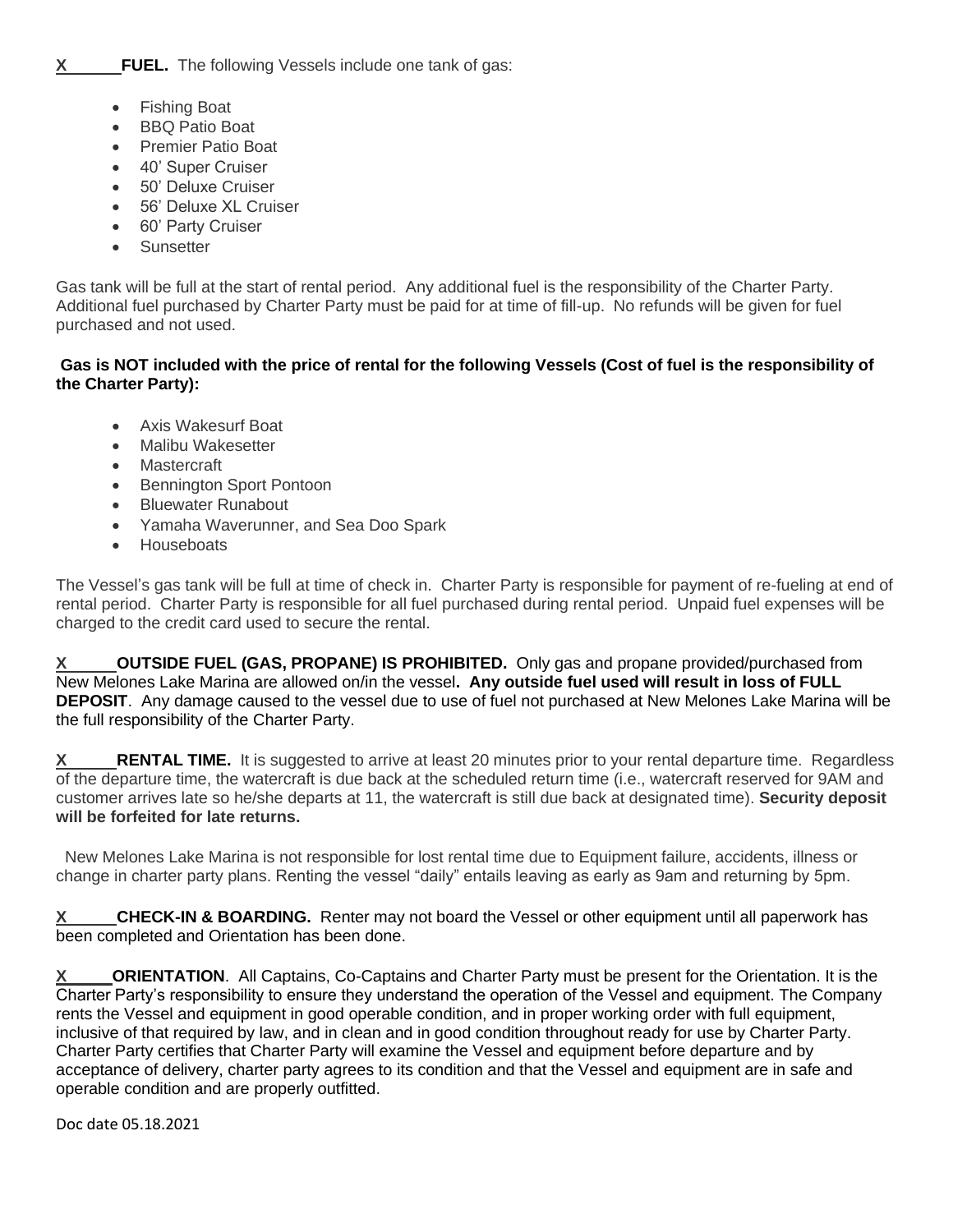**X** Vessel must leave the dock no more than 30 minutes after completion of Orientation. Vessel may return to the dock during rental period for a maximum period of 30 minutes for re-fueling, purchasing supplies or picking up members of rental party. **Charter Parties that moor Vessel at the docks for greater than 30 minutes during rental period will forfeit the remaining rental time and must debark the vessel.**

**CHECK-OUT.** The Vessel must be returned to the gas dock (or other dock as directed by New Melones Lake Marina staff) by designated return time (5:00PM for full day rentals). There will be no refunds for early return. **Security deposit will be forfeited for late returns.** Regardless of the departure time, or cases of malfunction or breakdown of the boat, the vessel is due back at the scheduled return time**.** 

The vessel must be fully debarked and clean 30 minutes after return. All party members and their personal items must be removed from the boat in order to avoid a late fee. **Security deposit will be forfeited should the boat not be clean and fully debarked within 30 minutes of return.** 

**X ACCIDENT, BREAKDOWN AND UPSET**. In the case of an accident, boat malfunction or breakdown, Charter Party shall immediately report situation to New Melones Lake Marina. It is agreed and understood by Charter Party that New Melones Lake Marina shall not be held liable for damages, inconvenience or time lost caused by accident, breakdown, or malfunction of the Vessel or Equipment. No repairs may be performed to the Vessel or the Equipment by Charter Party. If any accident, malfunction, breakdown, or defect is caused, in whole or in part, by an act of willful misconduct, gross negligence, or negligence of Charter Party, **the entire amount of the security deposit shall be immediately forfeited** and Charter Party will be responsible for all Losses in excess of the security deposit.

**X WE ARE A PET FRIENDLY RESORT.** Pets brought on the Vessel will require a non-refundable fee of \$35 per pet. **Pets are not allowed on our Bennington Sport Pontoon, Axis Wakesurf Boat, Mastercraft or Malibu Wakesetter.** Any excessive cleaning required upon departure (pet hair, mud, urine, etc.) will be charged to the credit card on file at the rate of \$95.00 per hour. Any damages will be charged at replacement cost.

## **X ADDITONAL RENTAL TIME.**

- **SUNSET OPTION** Some vessels have the option of adding additional hours to the rental time. Selecting this option will change the check-out time to 7:00PM.
- **OVERNIGHT OPTION** Some vessels have the option of keeping the vessel overnight. Rentals selecting this option are required to return the vessel by 8:00 AM regardless of departure time. Rentals with the overnight option are prohibited from the Marina dock area from 7:00 PM until 7:00 AM**. Any vessel with overnight option will forfeit entire Security Deposit if they are within the tire lines or at the dock (after 7:00 pm or before 7:00 am).**

#### **Late returns (after 7:00 pm on Sunset Option or after 8:00am for overnight option) will forfeit Security Deposit.**

**X VESSEL CHARTER AGREEMENT.** The Charter Party (Lessee and Co-Captain, jointly and severally) agrees to accept custody of the Vessel and Equipment, that the Vessel and Equipment are in good seaworthy condition, equipped as indicated, and agrees to return said Vessel to New Melones Lake Marina on or before the time indicated above, in the same general condition and with the same Equipment. Lessee agrees not to leave the dock if there is any defect in the Vessel or Equipment. It is agreed that the Charter Fee is a presently earned fee for the use of the Vessel, and that the security deposit is a deposit against cost of repairs or cleaning that may be required as a result of physical damage to the Vessel during the charter period or against any liability that the Charter Party may incur to the Company pursuant to this Agreement. The Charter Party further agrees that they are responsible for all damages to the Vessel or any of its Equipment, occurring while they have possession of the Vessel. All or part of the deposit may be applied to such damages. Further charges may apply should damages exceed amount of the deposit.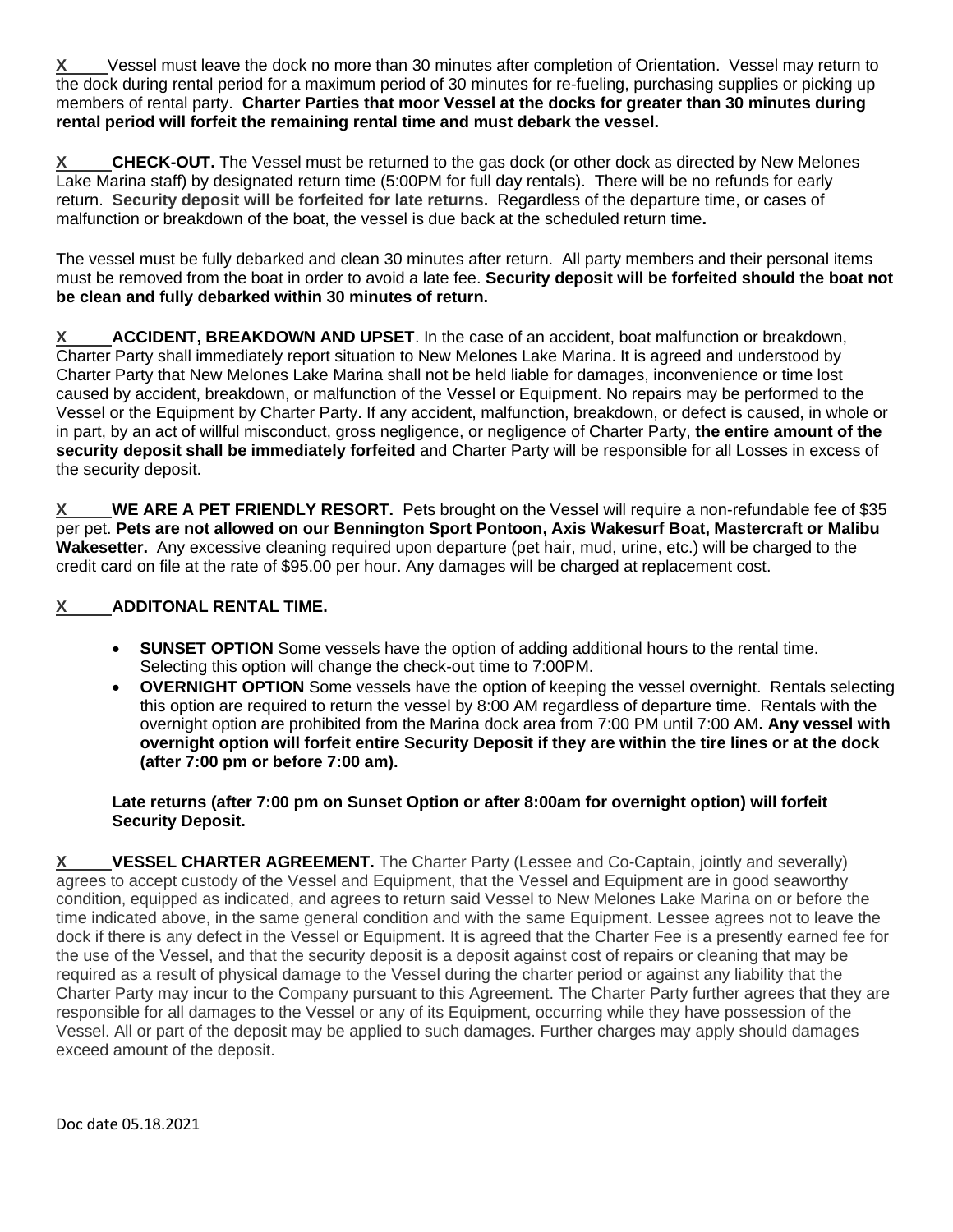**X RULES AND REGULATIONS**. Charter Party shall operate the Vessel and Equipment in accordance with all safety rules and regulations, including, but not limited to:

- The Charter Party agrees to be responsible for the safe operation of the Chartered Vessel, to accept full and sole responsibility for the safety of any and all persons on or about the Vessel during the Charter Period, and to hold New Melones Lake Marina harmless from and against any loss or liability arising from the use of the Vessel during the charter period.
- The Charter Party agrees not to permit the use of or to use the Vessel for transportation of persons or property for hire, nor to allow more than the specified number of persons or capacity by weight upon the boat at any one time. The Charter Party further agrees that they are not in any way an agent, servant or employee of New Melones Lake Marina, and shall not permit any repair to be made, or liens or accessories to be placed upon the Vessel without express permission from the Company.
- The Charter Party agrees to abide by all rules, regulations and laws of the State of California and other regulatory agencies with respect to boating safety and operation. This includes ensuring that all children twelve years of age or younger must at all times wear a US Coast Guard approved personal flotation device.

## **X The Charter Party agrees**:

- That they will inspect the Vessel.
- That they warrant that they are a qualified operator of said Vessel.
- That they will not allow the Vessel to be operated by any other persons except a member of the party who has signed this Agreement, over the age of 25, holding a valid driver's license, and designated to the Company as a Captain prior to departure
- The operation of the Vessel shall be restricted to daylight hours.
- That children 12 years of age or younger must wear a US Coast Guard approved life vest at all times.
- That the Vessel and motor are in good mechanical and physical condition
- That he will not operate the Vessel, or permit anyone else to operate the Vessel while under the influence of alcohol or narcotics
- That they and all guest will not have weapons or illegal drugs on the Vessel or any Marina Property. **New Melones Lake Marina is located on US Federal Property where marijuana and marijuana products are illegal.**

It is expressly agreed that New Melones Lake Marina shall not be liable for loss or damage to any property left by Charter Party or any other persons in or upon said Vessel after the return thereof. Charter Party agrees to hold New Melones Lake Marina harmless from and against any such claims. In the event suit is brought for any breach of this Agreement, the prevailing Party shall be entitled to court costs and attorney's fees in the discretion of the court. Charter Party have read this contract and agree to the terms.

**X RELEASE OF LIABILITY.** New Melones Lake Marina, LLC shall not be liable to Charter Party or any minor children under the custody, care and control of the Charter Party, or those claiming by, through, or under Charter Party, for any injury to or death of any person or persons or damage to or loss of any property (collectively, "damages") caused by or arising from the condition of the Vessel or the Equipment or any activities related to the rental, use, possession or operation of the Vessel or Equipment, REGARDLESS OF WHETHER THE NEGLIGENCE OF COMPANY CAUSED SUCH DAMAGES IN WHOLE OR IN PART. Charter Party assumes full responsibility for any such damages that may occur, and further agrees that New Melones Lake Marina shall not be liable for any loss or theft of personal property.

**X ASSUMPTION OF RISK.** Charter Party/Captain understands that boating and water activities can be hazardous and pose substantial risks (including, without limitation, the risks set forth above) that can result in personal injury and even death, as well as damage to property. Charter party agrees that they are renting, operating

Doc date 05.18.2021